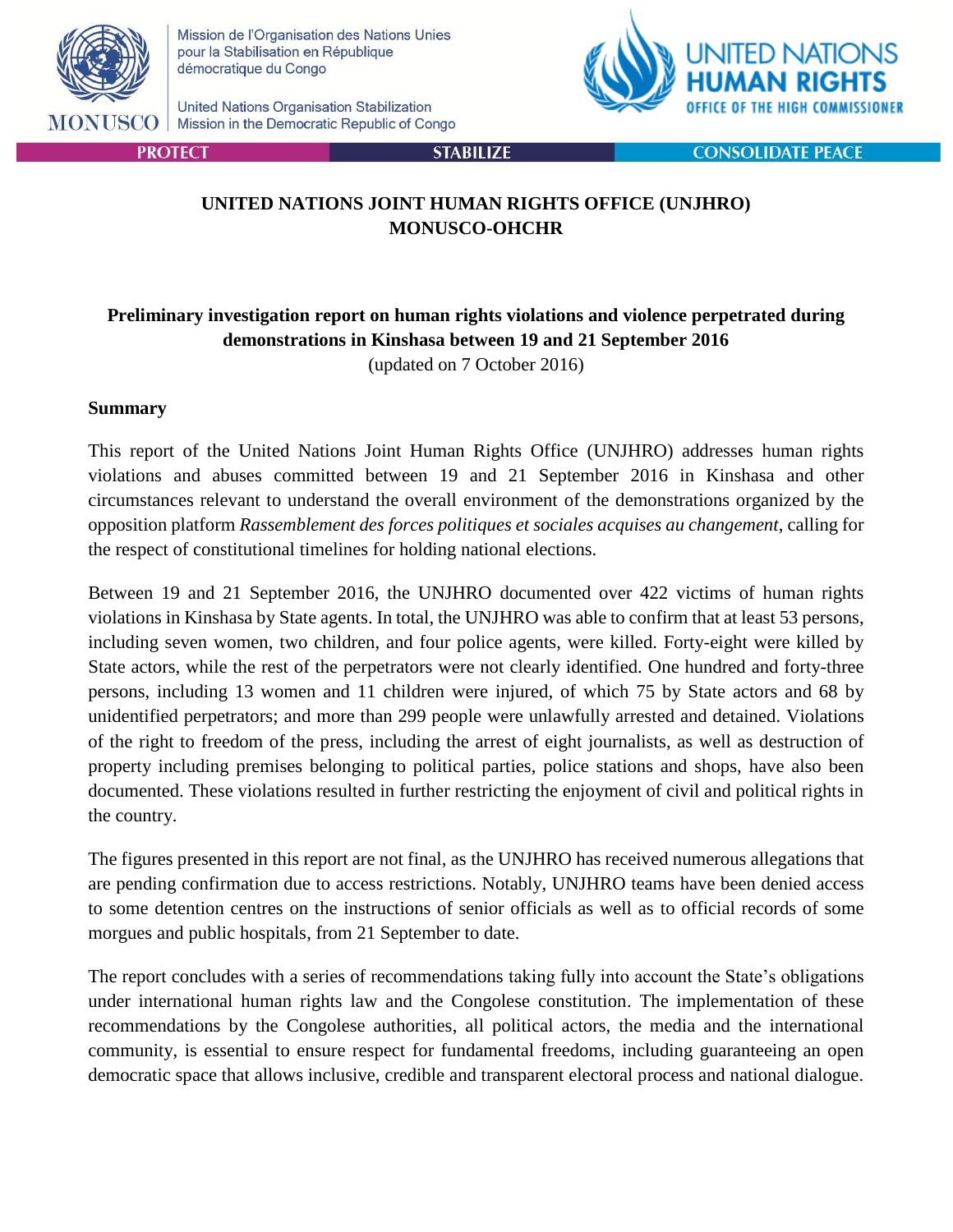# **I. Introduction**

- 1. As the Democratic Republic of Congo (DRC) enters its critical electoral cycle, the United Nations Joint Human Rights Office (UNJHRO) has documented a significant deterioration of the situation of civil and political rights across the country since January 2015. This manifested itself in the violence which characterised the events which took place in Kinshasa from 19 to 21 September 2016. This report presents the preliminary findings of ongoing investigations by the UNJHRO on human rights violations and abuses perpetrated during and after the demonstrations of 19 September 2016 in Kinshasa.
- 2. Although a significant number of allegations remain unconfirmed, the UNJHRO has documented significant instances of human rights violations allegedly perpetrated by defence and security forces, and, to a lesser extent, violence by demonstrators. Notably, the number of persons killed attributable to State agents exceeds those documented by the UNJHRO during the whole 2011 electoral process<sup>1</sup>. The actual number could be much higher, as the UNJHRO faced several restrictions during its investigations, including denials of access to places of detention and sources of information.
- 3. The information collected shows that agents of the *Police Nationale Congolaise* (PNC), together with soldiers of the *Forces armées de la République démocratique du Congo* (FARDC) and the Republican Guard (GR) were the main perpetrators of the human rights violations documented by the UNJHRO. Notably, these included violations of the right to life by excessive use of force and widespread use of lethal weapons in crowd control. Defence and security forces were used to cordon demonstrators.
- 4. The UNJHRO also documented violence, ransacking and destruction of property, including those of pro-government parties and police stations, and the killing of four police agents attributable to unidentified demonstrators.
- 5. This report does not claim to be exhaustive by documenting all relevant incidents that occurred before, during and after the demonstrations. Nevertheless, the UNJHRO considers that the report illustrates the main patterns of violations perpetrated by State agents and criminal acts by others.

# **II. Methodology and constraints**

6. From 19 September 2016 onwards, the UNJHRO conducted investigations in various neighbourhoods of Kinshasa, including the communes of Lemba, Limete, Ndjili, Ngaliema, Funa, Lingwala, Ma Campagne, Kimbanseke, Nsele, Maluku, Bandalungwa, Gombe, Kasa-Vubu, Kisenso, Makala, Mungafula, Ngiri-Ngiri, Selembao, Masina and Kalamu.

 $\overline{a}$ <sup>1</sup> In the scope of the 2011 electoral cycle, the UNJHRO had documented at least 41 victims of arbitrary killings, over 168 victims of violations to the right of physical integrity and over 400 victims of violations to the right of liberty and security of the person. The main perpetrators were agents of the Congolese national police and of the Presidential Guard. To date, no progress was registered in the investigation open by the Congolese authorities in this respect.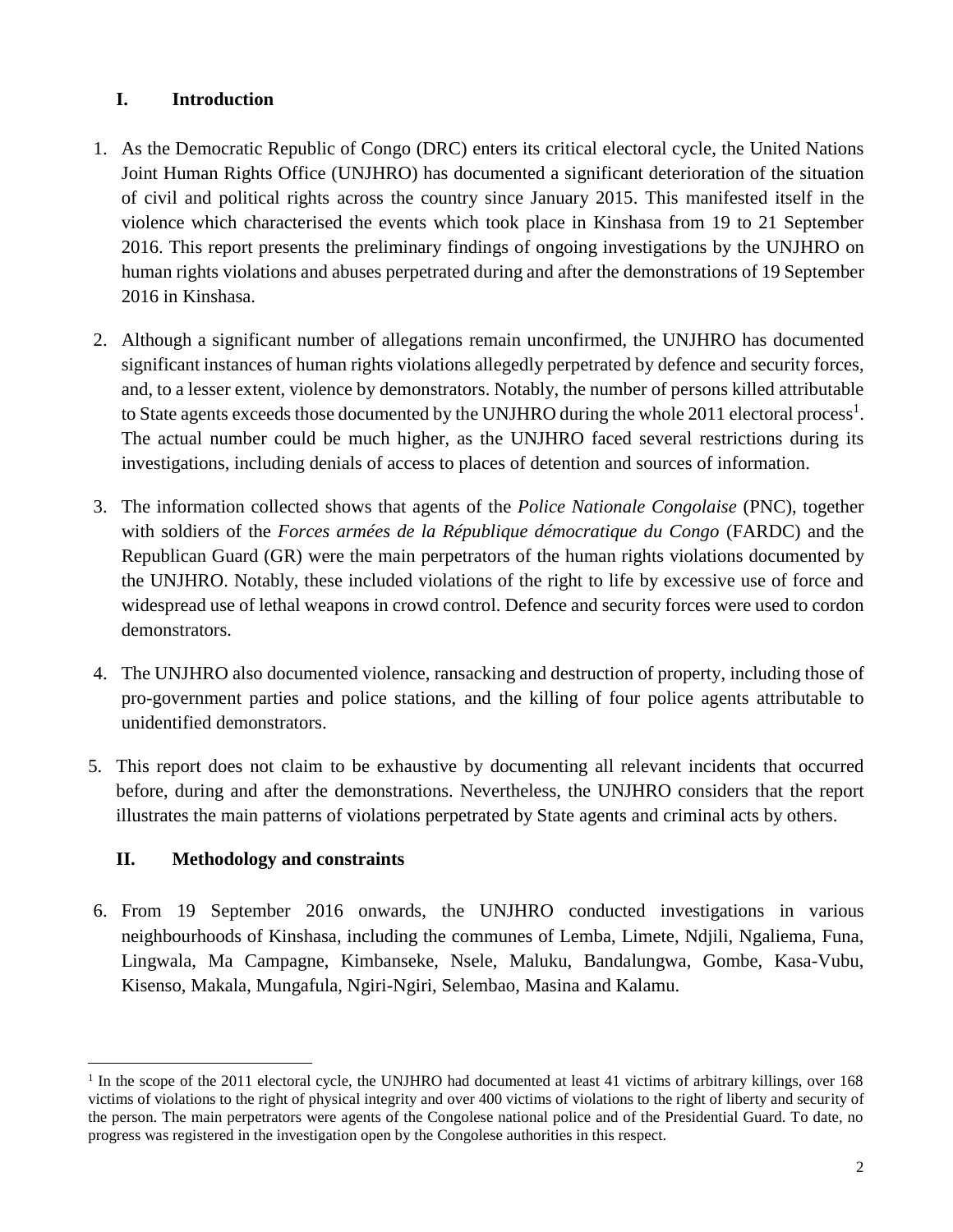- 7. Based on the standard methodology of the Office of the High-Commissioner for Human Rights (OHCHR), the UNJHRO adopted an inclusive approach to collecting and corroborating information. Information-gathering methods included: (a) interviews with more than 112 victims, witnesses and other sources, among which 11 women; (b) site-visits to specific locations where incidents had occurred; (c) *in situ* visits of 26 hospitals and health centres to consult medical reports on killed and injured persons admitted during those days and in relation to those events; d) reviews of reports from various sources and partners; (e) at least 29 meetings with various State authorities, including representatives of *Etat-Major des renseignements militaires* – former DEMIAP – (EMRM), *Agence nationale de renseignements* (ANR), FARDC, PNC, as well as judiciary and penitentiary authorities.
- 8. UNJHRO findings rely primarily on first-hand information collected by its human rights officers. Information from other sources, including publications, reports and other communications, was only used as means of secondary corroboration.
- 9. Investigations and access to information were hindered by several restrictions. Movements of UNJHRO teams were limited due to the security situation on 19 and 20 September 2016. In addition, UNJHRO teams were denied access to detention facilities upon instructions from senior Ministry of Defence officials, arguing the teams needed to seek an authorisation prior to the visit. This was notably the case of ANR detention cells as well as FARDC Kokolo Camp, where access has been denied since 21 September 2016. Most of the people arrested during the 19 September 2016 demonstrations, as well as bodies of those killed and injured victims, were reportedly taken to that camp.
- 10. Denial of access has therefore significantly hindered UNJHRO's work and access to information, in violation of the memorandum of understanding signed between the national authorities and OHCHR<sup>2</sup>. UNJHRO teams were also denied access to official records of other morgues and public hospitals. As an illustration, on several occasions, the UNJHRO received reports that an undetermined number of victims injured by bullets were thrown into the Ndjili River by the defence and security forces. Similarly, there have been allegations of mass graves in the commune of Masina. Again, although military trucks carrying bodies were seen in the neighbourhood, difficulties in accessing morgues prevented the UNJHRO from confirming them.
- 11. Moreover, on 19 September 2016, on the first day of the demonstrations, security and defence forces prevented two UN vehicles from accessing the location of the events. At 11 a.m., a PNC agent shot tear gas at a UN vehicle. A few minutes later, on *Avenue Sendwe*, a sniper on top of an anti-riot PNC truck shot twice at a UN vehicle but missed its target. In the second case, it has not been possible to determine whether live ammunition or blank bullets were used. In both incidents, no material damage was reported. Investigations by MONUSCO into the incidents are underway.
- 12. Besides, the UNJHRO received several concordant reports about the distribution by authorities of machetes and money to approximately one hundred young men, with a view to disturbing the

 $\overline{a}$ <sup>2</sup> *Protocole d'accord relatif au bureau du Haut-Commissariat aux droits de l'homme en République démocratique du Congo*, signed on 3 October 2000 by the DRC Government and the Office of the High Commissioner for Human Rights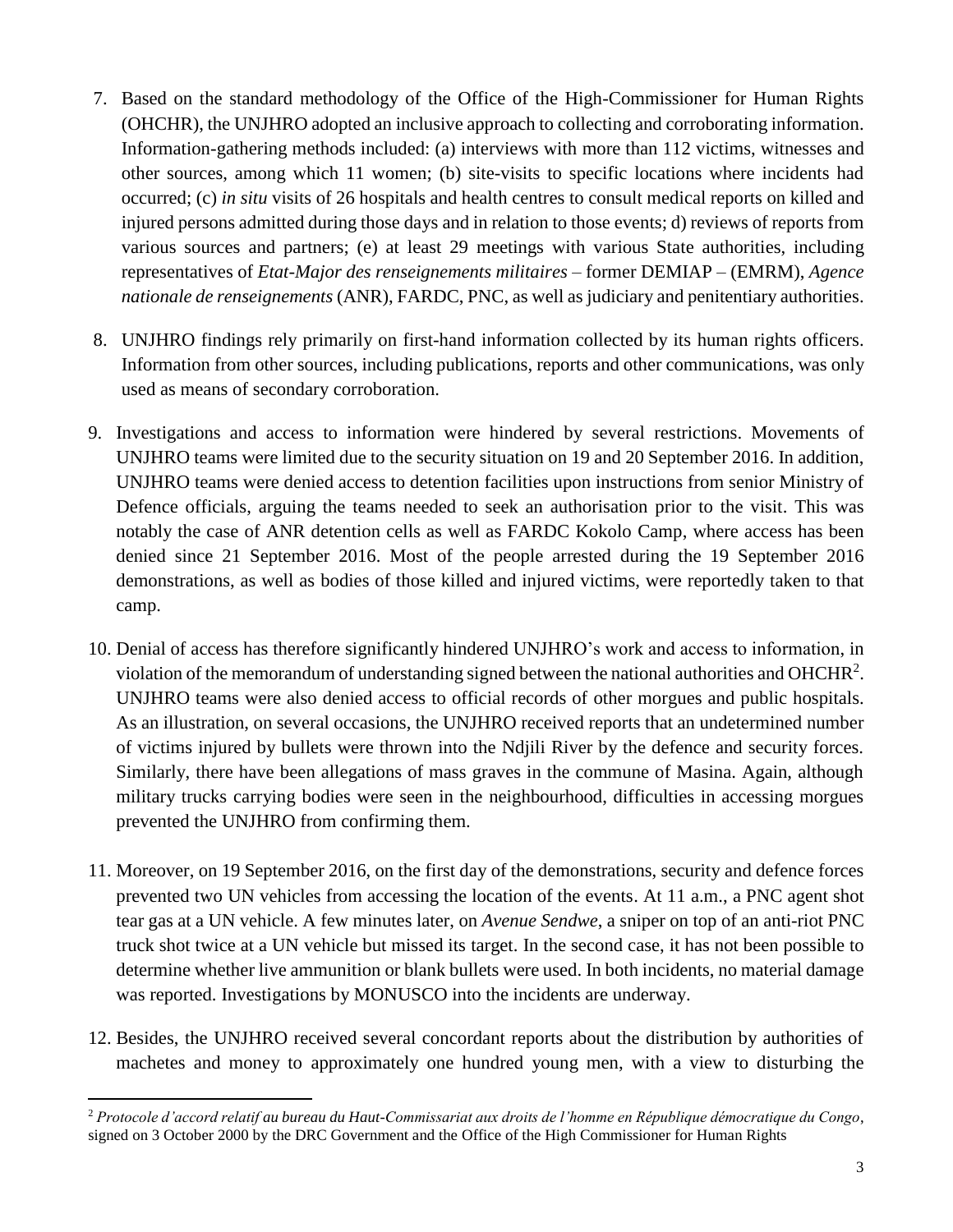demonstration. Similar allegations had already been reported during previous demonstrations<sup>3</sup>. These men were allegedly paid to attack the private homes of members and supporters of the ruling party, the *Parti du peuple pour la reconstruction et la démocratie* (PPRD), with a view to then shift the responsibility to the supporters of the opposition. The UNJHRO was however not able to corroborate this plan of targeted attacks.

#### **III. Legal framework**

- 13. The right to peaceful assembly and freedom of demonstration are both guaranteed by the DRC Constitution<sup>4</sup>, which does not require permission nor justification prior to demonstrations. Indeed, Article 26 of the Constitution only requires that organisers of a demonstration planned to take place on public roads or in open air inform the competent authority in writing. However, in practice, the system of prior authorisation in application of law n°196 of 29 July 1999 remains in force.
- 14. The notification required according to Article 26 of the Constitution is envisaged to allow competent authorities to take all necessary measures to facilitate holding of demonstrations and to protect demonstrators, therefore ensuring their role in maintaining law and order. However, since January 2015, in Kinshasa, Government officials and security forces have often banned private and public meetings of political opposition parties and/or civil society organizations, arguing that they constituted threats against State security. State agents have frequently prevented opposition leaders from moving freely, fired tear gas - and sometimes even live ammunition - against peaceful protestors, and have arbitrarily arrested and detained some of them, in violation of the rights guaranteed in the DRC Constitution<sup>5</sup>. In contrast, gatherings organised by the Presidential majority have largely taken place without any disruption from the authorities.
- 15. Moreover, the Constitution states that no one is obliged to implement an order that is manifestly illegal or contrary to human rights and fundamental freedoms<sup>6</sup>.
- 16. Organic laws on the organisation and functioning of the PNC<sup>7</sup> and Armed Forces<sup>8</sup> provide that defence and security forces shall use force only in cases of absolute necessity and solely to achieve a legitimate goal. In accordance with international standards,<sup>9</sup> the use of force and firearms should be

 $\overline{a}$ <sup>3</sup> For example, on 15 September 2015, in Ndjili commune in Kinshasa, a group of unidentified men armed with clubs and wooden sticks beat up several demonstrators in order to spread fear among the crowd. These men, nicknamed the "sportifs" had allegedly received, the day before the demonstration, money and instructions on how to carry out their attack during a meeting with State officials in a military camp in Kinshasa.

<sup>4</sup> DRC Constitution, Art. 25 and 26.

 $<sup>5</sup>$  The relevant provisions of the DRC Constitution protecting human rights are enshrined in the Title II (civil and political</sup> rights: art. 11 to 33; economic, social and cultural rights; art. 34 to 49 and collective rights: art. 50 to 61).

<sup>6</sup> DRC Constitution, art. 28.

<sup>7</sup> Organic Law n° 11/013 of 11 August 2011 on the organization and functioning of the PNC, Art. 8 and 9.

<sup>8</sup> Organic law n° 11/012 of 11 August 2011, on the organization and functioning of the Armed Forces.

<sup>9</sup> See Code of Conduct of the United Nations for Law Enforcement Officials, adopted by the United Nations General Assembly on 11 December 1979 (Resolution 34/169), as well as the Basic Principles on the Use of Force and Firearms by Law Enforcement Officials, adopted by the United Nations Congress on the Prevention of Crime and the Treatment of Offenders, Havana (Cuba), from 27 August to 7 September 1990. In particular, see Basic Principle 9: "Law enforcement officials shall not use firearms against persons except in self-defence or defence of others against imminent threat of death or serious injury, to prevent the perpetration of a particularly serious crime involving grave threat to life, to arrest a person presenting such a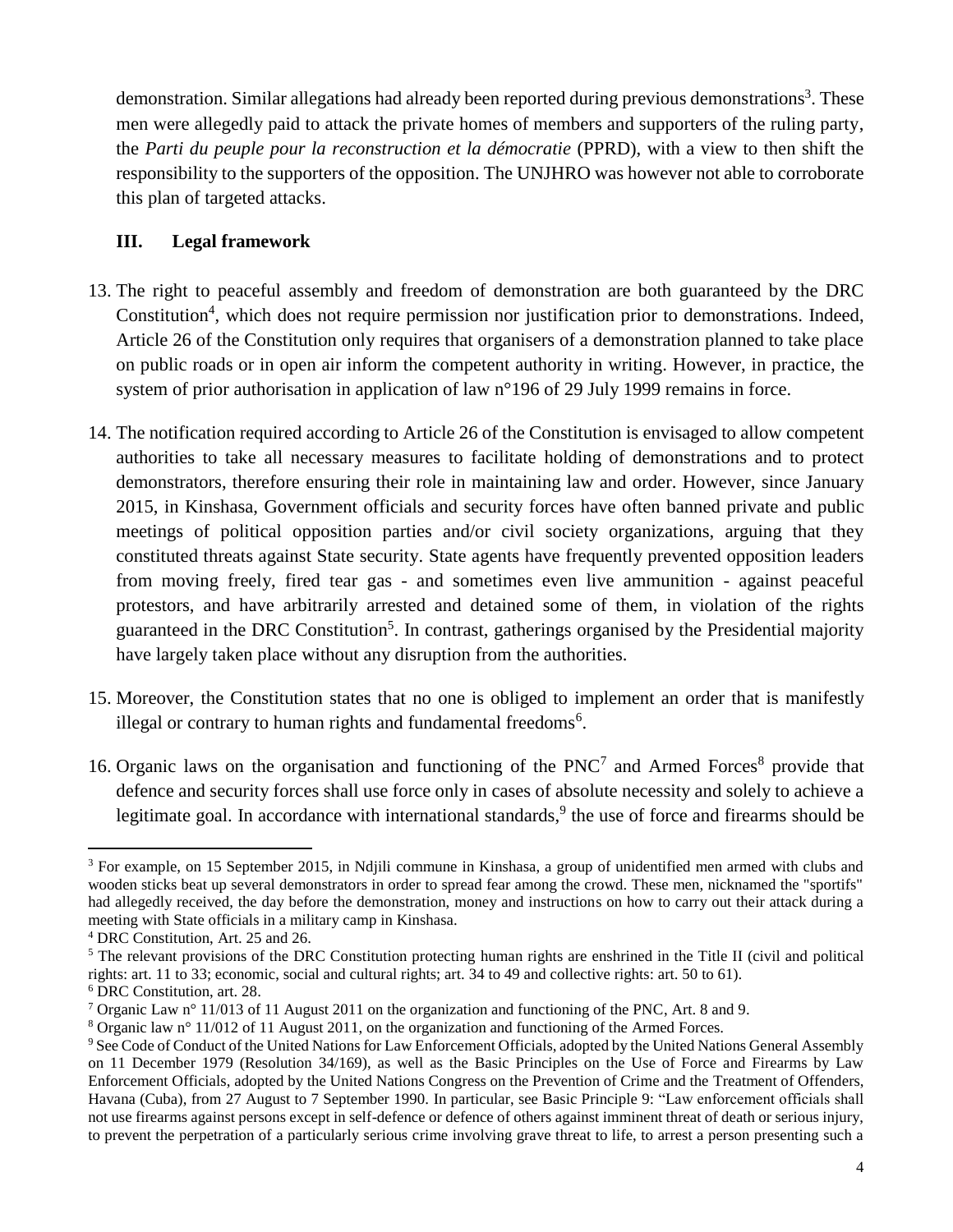exceptional, and when unavoidable, must be proportionate. If the use of force is necessary for maintaining law and order, it must respect the above-mentioned principles.

17. Finally, the DRC is party to many international human rights instruments guaranteeing freedom of association and the right to peaceful assembly, including the International Covenant on Civil and Political Rights (ICCPR)<sup>10</sup> and the International Covenant on Economic, Social and Cultural Rights (ICESCR). National authorities are therefore obliged to respect, protect and fulfil those rights and to prevent their violations. Any allegation of human rights violations or abuses must be promptly, thoroughly, impartially and independently investigated and those found responsible must be brought to justice.

### **IV. Context**

 $\overline{a}$ 

- 18. Prior to the demonstrations, in Kinshasa, leaders of the main opposition parties, namely *Forces novatrices pour l'union et la solidarité* (FONUS) and *Union pour la Démocratie et le Progrès Social*  (UDPS), as well as representatives of the civil society organization *Association Africaine des Droits de l'Homme* (ASADHO), mobilised the population, with calls for the organization of national elections and for respect of the Constitution.
- 19. Leaders of the political platform *Rassemblement des forces politiques et sociales acquises au changement* ("*Rassemblement*") - organisers of the 19 September demonstration - held three meetings with the Governor of Kinshasa to agree on an itinerary for those demonstrations. Organisers and authorities agreed that the event would start from *Echangeur* of Limete and that, in the afternoon, a delegation of 35 members of the *Rassemblement* would file a memorandum to CENI, in the Gombe commune.
- 20. In the evening of 18 September, the night before the demonstration, radio and television programs, including State-controlled media, broadcast erroneous information on the approved itinerary. This may have contributed to subsequent mismanagement of the demonstration the next day. The PNC Spokesperson also informed the media of a different route from that agreed upon by the competent authorities. Around 6 p.m., on 18 September, the same Spokesperson stated that the PNC would closely monitor one of the demonstration's assembly points, between *Avenue de l'enseignement* and *Stade des Martyrs*. Furthermore, media channels such as *Radio-télévision nationale congolaise* (RTNC), *Télé 50* and *RTNC 2*, broadcast messages from the main majority party, the PPRD, calling pro-Kabila supporters to defend the President's mandate and to support the national dialogue. Reports indicate that flyers in Lingala were distributed to the population with the writing: "*Ekoyinda le 19 Septembre 2016*" ("It will blow out on 19 September 2016").

danger and resisting their authority, or to prevent his or her escape, and only when less extreme means are insufficient to achieve these objectives. In any event, international lethal use of firearms may only be made when strictly unavoidable in order to protect life."

<sup>&</sup>lt;sup>10</sup> Articles 6, 9, 18, 19 and 25, protect respectively the right to life, the right to liberty and security of person, the right to peaceful assembly, the right to freedom of opinion and expression and the right to participation to public affairs.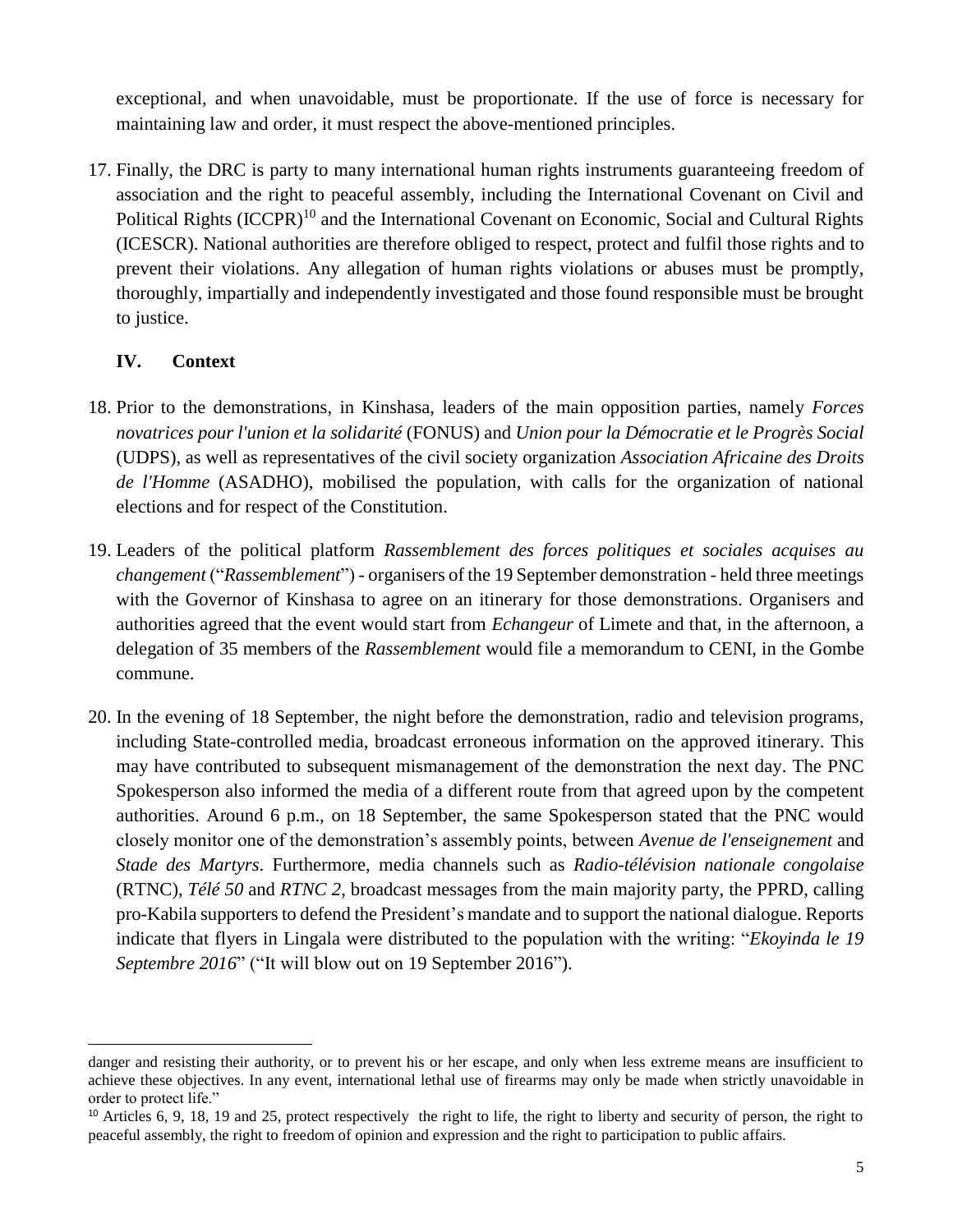- 21. A National Operations Center, as a central command, was activated for managing temporary incidents. The Center was integrated by commanding officers of EMRM, FARDC, ANR and PNC.
- 22. Also, from 14 to 18 September 2016, in several districts of Kinshasa, PNC agents conducted a major operation, reportedly to prevent any political meeting from taking place, during which they arrested in various circumstances, leaders and organisers of political and advocacy activities. On 15 September 2016, 15 people who had participated in a sensitization meeting on the involvement of youth in the electoral process were arrested without warrant by PNC and ANR agents. On 16 September 2016, at approximately 4 a.m., PNC and ANR agents surrounded the house of the President of the NGO *Union des Jeunes Congolais pour le Changement* (UJCC), arrested him without a warrant and took him to ANR facilities, where he is allegedly still being held at the time of writing this report.
- 23. On 15 September 2016, PNC agents conducted a cordon-search operation in Mombele, Limete commune, which is known as a UDPS stronghold. According to the PNC, the operation was launched following allegations that ammunition, firearms (AK-47 and pistols), machetes, Molotov cocktails and other craft weapons hidden by the population were being distributed in order to be used during the demonstrations. According to information made available to the UNJHRO, during that operation no weapon has been seized. During this operation, PNC agents arrested more than 23 people, including six minors.

### **V. Human rights violations and other findings**

24. The UNJHRO documented cases of more than 422 victims of human rights violations attributable to the State during the events related to the opposition demonstration of 19 September 2016 in Kinshasa. In total, the UNJHRO was able to confirm that at least 53 persons, including seven women, two children, and four police agents, were killed. Forty-eight were killed by State actors, while the rest of the perpetrators were not clearly identified. One hundred and forty-three persons, including 13 women and 11 children were injured, of which 75 by State actors and 68 by unidentified perpetrators; and more than 299 people were unlawfully arrested and detained. Violations of the rights to life, to physical integrity and to the liberty and security of the person were committed with an aim to further restrict the freedom of expression and right to peaceful assembly, raising concerns about significant restrictions of the democratic space.

#### *i. Freedom of peaceful assembly*

25. The first violations of the right to peaceful assembly took place in the morning of 19 September 2016, around 7.30 a.m., when PNC agents started to disperse gatherings with tear gas and arrested eight people in the Lemba commune. PNC agents also blocked protestors and attempted to disperse them while they were heading towards assembly points in Tchangu (Kimbanseke commune), Kinkole (Maluku commune), Funa (Makala commune) and the Moulaert roundabout (Bandalungwa commune), as per the route agreed upon the day before. Around 9.30 a.m. the National Operations Centre reportedly decided to prohibit the demonstrations without informing the organisers, and military reinforcement composed of FARDC and GR soldiers were called upon.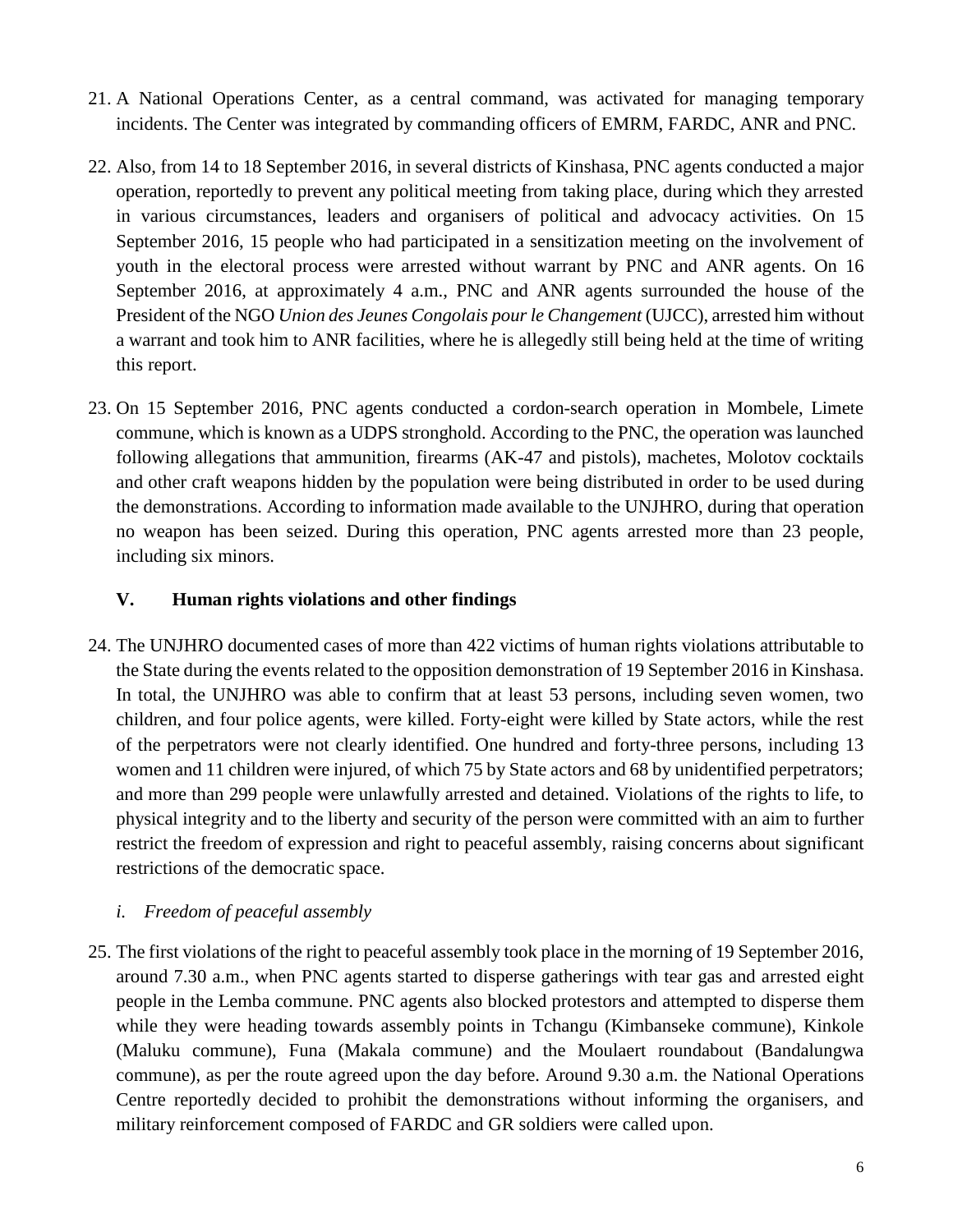- 26. Between 11 a.m. and 3 p.m., the anti-riot police built barricades and cordoned the area between *Lumumba* and *Sendwe Boulevards*, and between *Boulevard Triomphal* and *Avenue de l'Enseignement*. FARDC and GR soldiers were positioned at several strategic points, and shots were fired at demonstrators, both tear gas and live ammunition. Moreover, from 3 p.m. onwards, military elements of GR and FARDC and PNC agents restricted movements in certain areas, including for ambulances and medical personnel trying to evacuate the wounded.
- 27. All the violations of human rights by defence and security forces from 19 to 21 September 2016, either the killings, people injured or people arrested, are the result of the violation of the freedom of peaceful assembly. Indeed, those violations were committed with the aim and/or with the consequence that the victims were impeded from peacefully exercising their freedom of assembly and demonstration.
	- *ii. Right to life*

 $\overline{a}$ 

- 28. The UNJHRO documented the killing of at least 53 persons, including seven women and two children. At least 48 of those individuals were killed by State agents, including at least 18 by PNC agents, 10 by GR soldiers and eight by FARDC soldiers. For the other 12 victims, all shot dead, the UNJHRO could not determine accurately which specific State agents were responsible because they were killed during operations involving different forces that acted jointly. In most cases, the deaths were caused by an excessive use of force against the protestors not in a way that can be assessed as "strictly unavoidable in order to protect life"<sup>11</sup>.
- 29. Among the victims, 38 were killed by bullet, including 16 by PNC agents, eight by FARDC soldiers and two by GR soldiers. At least 11 victims were hit by bullet on the upper parts of the body, namely in the head, chest and back, including a five-year old girl. The first victim to be killed received two bullets in the chest shot by an unidentified State agent around 9.30 a.m. on 19 September on *Avenue de l'Université* in the commune of Limete. He died on the spot.
- 30. Seven people whose body were burned were killed by GR soldiers -including during an attack against UDPS headquarters -, and one woman was killed with a machete by GR soldiers. Moreover, it should be noted that several bodies of victims of GR soldiers showed signs of injuries caused by machetes.
- 31. Information collected shows that PNC agents beat a man to death and stabbed to death another man in Limete commune.
- 32. A forty-ninth victim was documented, but information is not available to the UNJHRO as to the identity of the perpetrator. The victim, a 33 year-old woman, was in a TRANSCO bus when an altercation between PNC agents and protestors broke outside. According to several sources, stones were thrown from both sides, one of them hitting the woman on the head and causing her death.

<sup>&</sup>lt;sup>11</sup> Basic principles on the use of force and firearms by law enforcement officials, principle 9.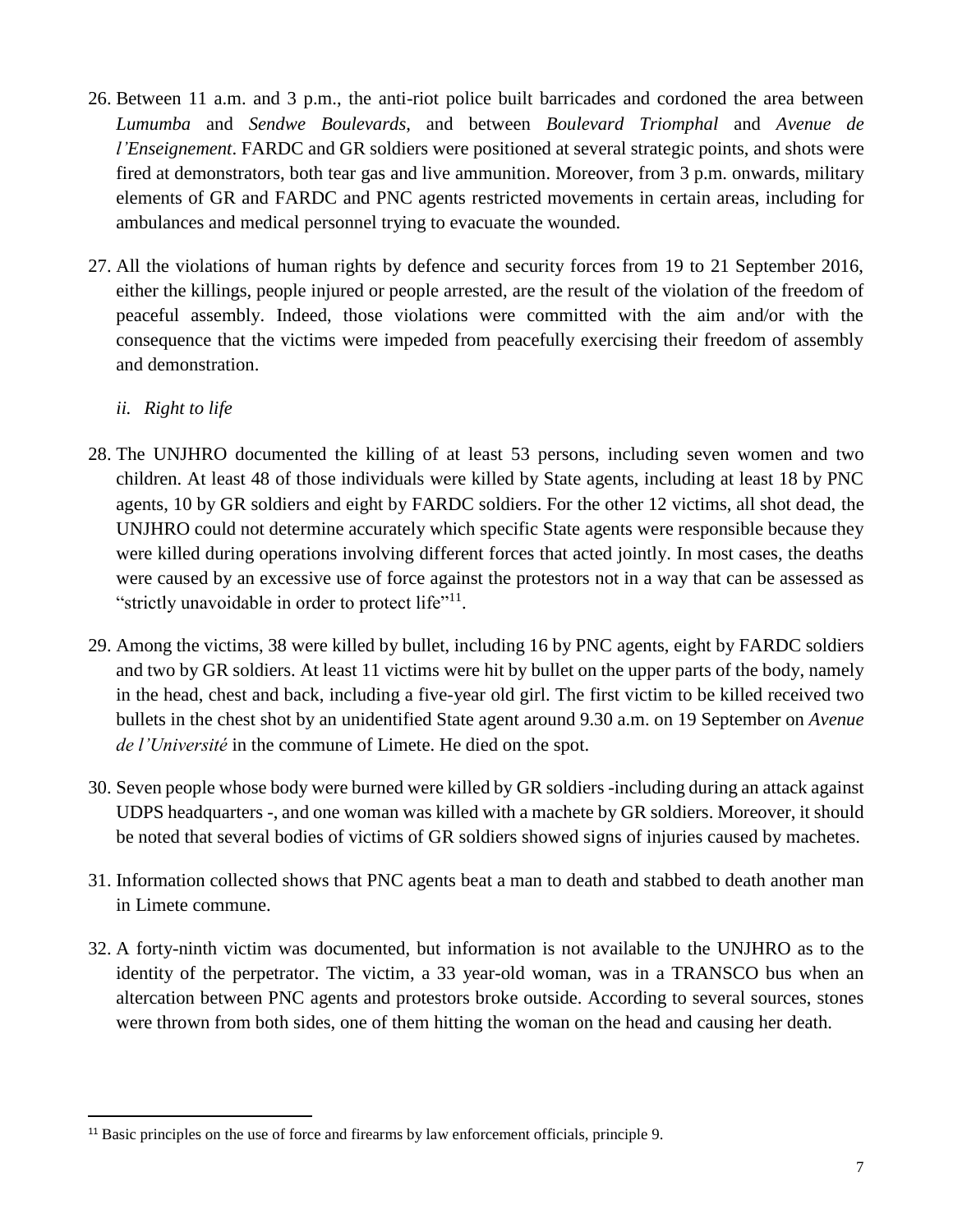- 33. In addition, the killings of four PNC agents on 19 September were documented. One PNC officer was killed in the commune of Limete. Protesters reportedly beat him before burning him alive and grabbing his service weapon. Another one was beaten to death in front of Kisenso police station. Two others, including a woman police officer, were also beaten to death in commune of Kimbanseke.
- 34. Finally, the UNJHRO documented several cases in which by-standers were indirectly affected by the violence, the demonstrations and the road blockades limiting the movements of ambulances. For example, on 20 September 2016, a pregnant woman died right upon arrival at the hospital. She had reportedly tried to reach Malamu, but could not get there on time because the road was blocked.

#### *iii. Right to physical integrity*

- 35. The UNJHRO documented at least 143 persons, including 13 women and 11 children, who were injured during the violence of 19, 20 and 21 September 2016. At least 75 persons, including 10 women and 11 children, were injured by State agents. For 16 of them, the UNJHRO was able to identify the perpetrators: 10 by PNC agents and six by soldiers (including three by FARDC and three by GR soldiers). Other 59 people (out of the 75 by State agents) were also victims of State agents, but the UNJHRO could not accurately determine which, as different groups of State agents were acting together. For the remaining 68, the UNJHRO was not able to determine the identity of the alleged perpetrators (either State agents or not).
- 36. Out of the 75 victims of State agents, a total of 61 people, including nine women and nine children, were injured by bullets. In most cases, the injuries were the result of excessive use of force against demonstrators during joint operations and not carried out in self-defence. In the cases of 57 persons out of the 61 injured by bullets, the UNJHRO could not accurately determine which State agents had shot them. The UNJHRO could however verify that one man was injured by a PNC officer, another man by a GR soldier, and two persons – including a child – by FARDC soldiers. Among those injured by bullets, six were hit on the upper part of their body, including the head, the chest and the back.
- 37. With regard to the remaining 14 victims out of the 75 injured by State agents, ten suffered injuries resulting from the use of tear gas fired against the crowd by State agents. Among them, nine were directly hit in the abdomen or chest, including eight by PNC agents. Finally, two people were burned in the second and third degrees by GR soldiers, one victim was injured by machete by a PNC officer, and one woman was hit on the head with a rifle butt by a FARDC soldier.
- 38. Furthermore, the UNJHRO has also documented 68 other individuals injured, including 41 by bullet and 27 by stones thrown at them. The UNJHRO could however not verify information about the perpetrators. Indeed, it should be noted that a large number of those wounded by bullet were directly transferred to the FARDC Kokolo Camp hospital, where access has been denied to the UNJHRO since 21 September 2016.
- 39. The road blockades prevented the evacuation of the wounded to hospitals. For example, on 20 September 2016, MONUSCO had to escort an ambulance transporting a five-year old child shot and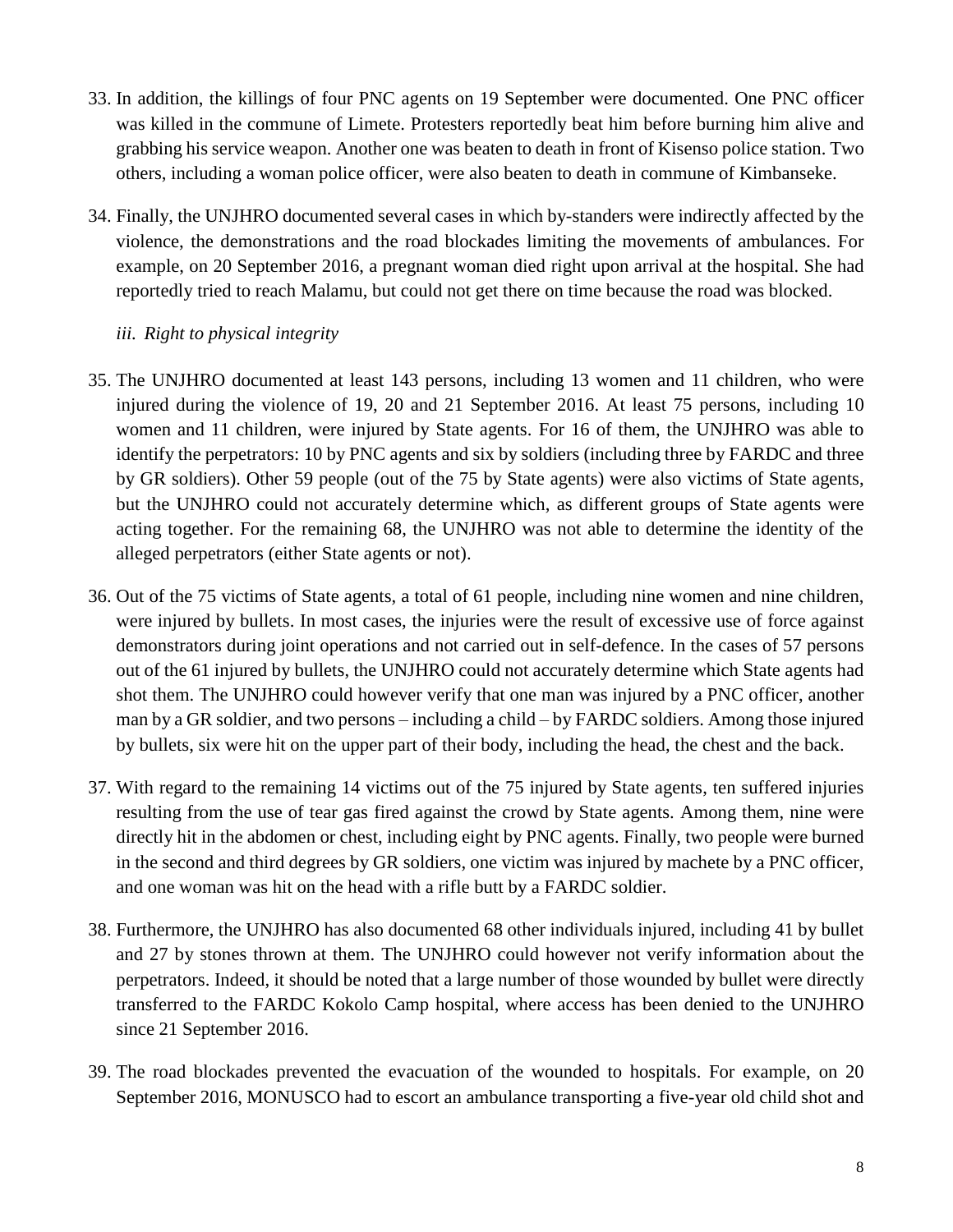wounded in the back. The ambulance had been blocked in the commune of Lemba by PNC agents, but was later able to reach the hospital thanks to MONUSCO's escort.

## *iv. Right to liberty and security of person*

 $\overline{a}$ 

- 40. At least 299 people, including at least six children and two women, were arrested between 19 and 21 September 2016 during the demonstrations in Kinshasa. On 19 September 2016, hundreds of people were arrested and taken to various police sub-stations, before being transferred to the FARDC Kokolo Camp, on the orders of the National Operations Centre, also ordering that all so-called "political cases" (those concerning the representatives of political parties and other public figures) were in turn transferred to the ANR.
- 41. Moreover, in violation to the freedom of the press, journalists covering the events *in situ* were targeted by security forces, arbitrarily arrested between 11.30 a.m. and 4 p.m. and unlawfully detained with the aim to prevent them from informing on events on the ground. PNC agents harassed and arrested those using video cameras, photo cameras or other recording devices such as mobile phones during the demonstrations. Eight journalists and other workers from international media such as *Radio France Internationale* (RFI), *Agence France Presse* (AFP), TV 5, as well as from national media such as *Canal Télévision Congo* (CCTV), the daily newspaper *La prospérité*, and the magazine *Takomi Wapi*, were harassed and arbitrarily detained by security forces during the demonstrations. The eight journalists were harassed, robbed, beaten and detained for several hours before being released. Three of them were taken to FARDC Kokolo Camp and released following the intervention of the UNJHRO and others.
- 42. On 20 and 21 September 2016, PNC agents and GR soldiers conducted raids including at night in several districts of the city, such as Limete, Lemba, Matete, Ndjili and Masina, in targeted search of opposition sympathisers previously identified in a list, and broke into houses with no judicial warrants.
- 43. On 29 September 2016, 103 individual cases<sup>12</sup> concerning those arrested were transferred to different *Parquets*. The judicial authorities issued 53 judgments and other decisions in *flagrante delicto* hearings. In total, 25 people were sentenced to prison terms ranging from one month to two years for conspiracy, rebellion, malicious destruction and/or voluntary arson. In addition, 20 people were acquitted for lack of evidence. In eight cases, the courts declined to hear the cases, either because of territorial (five cases) or personal (three children) lack of jurisdiction. Those three cases were referred to the Juvenile Court of Ndjili. Furthermore, according to information received by the UNJHRO from the tribunal, 50 cases still remain pending.
	- *v. Destruction, looting of property and attacks against political parties' premises and public and private properties*

<sup>12</sup> According to available information, 174 people were prosecuted, out of which 93 were sentenced to prison and 81 released.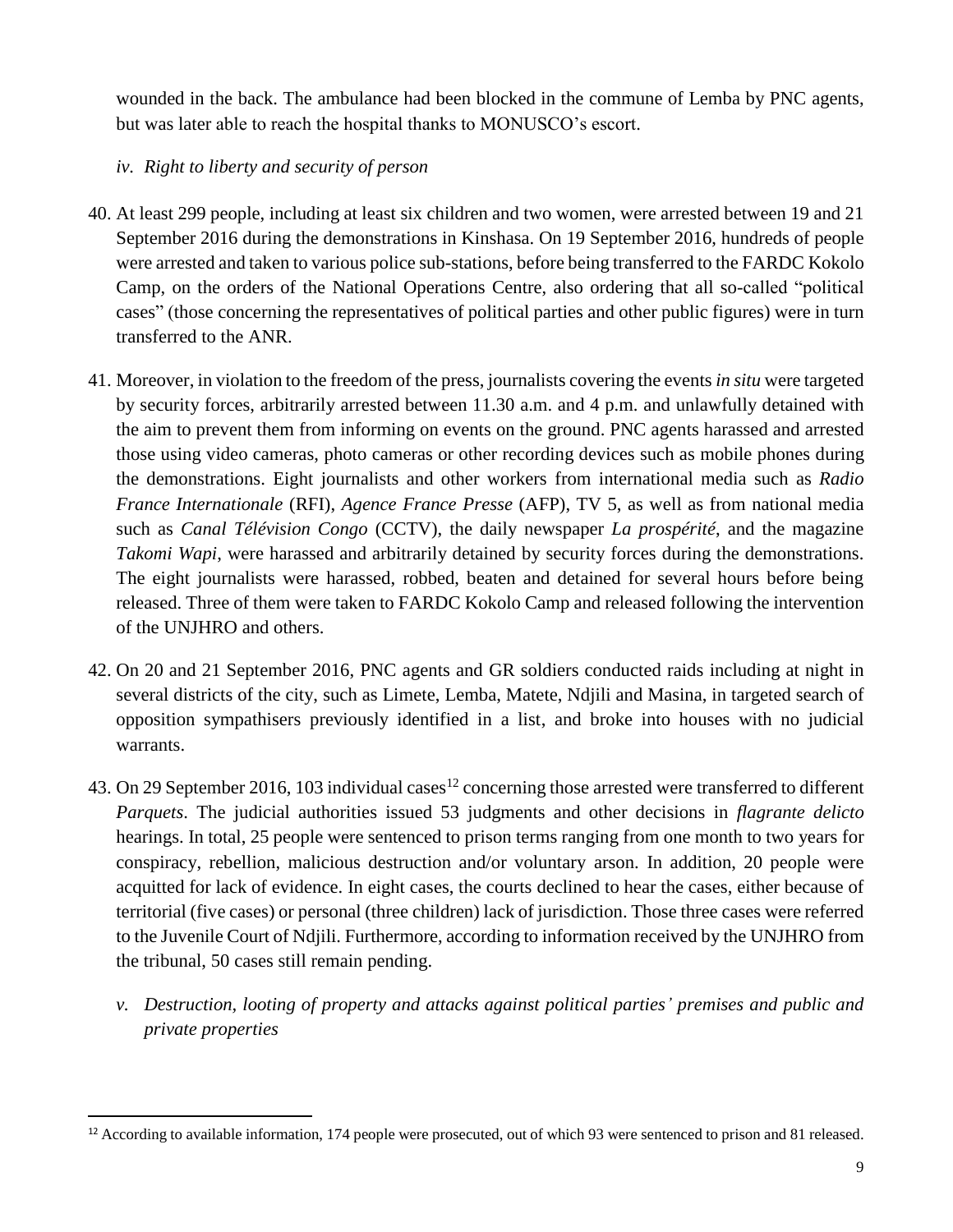- 44. On 20 September 2016, the UNJHRO documented cases of destruction of property, including attacks against the headquarters of five opposition political parties, UDPS, FONUS, *Mouvement lumumbiste progressiste* (MLP), *Parti démocrate chrétien* (PDC), and *Mouvement des Démocrates Congolais* (MDCO), allegedly attributable to State agents either directly (by being themselves the perpetrators of the violation) or indirectly (by being present at the scene without intervening and/or denying access to people trying to extinguish the fire or to rescue victims). All those headquarters of opposition political parties, located in the commune of Limete, were set on fire.
- 45. The headquarter of the human rights NGO *Gouvernance plus*, which is near the MLP headquarters, was also attacked and burned on the same day. The UNJHRO could however not determine whether it was a targeted attack or collateral damage.
- 46. The attacks described in paragraph 44 were allegedly perpetrated following a similar *modus operandi* from 2 to 4 a.m. They have been carried out by a group of twenty men, some of whom were dressed in GR uniforms, some in civilian clothes and others partially in military uniforms. The men arrived on board of two pickup-type white jeeps. Most of them were hooded and all were speaking in various languages possibly English, Swahili and Lingala.
- 47. The FONUS headquarter was attacked at around 4 a.m. Men in civilian attire reportedly arrived in two above-mentioned white jeeps and tried to force the entrance gate. FONUS activists, who had remained in the office for the night, retaliated with stones. Then, GR soldiers allegedly threw a grenade at the FONUS headquarters, forcing activists to escape to neighbouring plots by climbing the fence walls. The GR soldiers reportedly managed to enter the headquarters, where they opened the doors, broke the building's windows and poured gasoline before exiting. Then, five GR soldiers allegedly set the building ablaze. The soldiers then went back to the two vehicles and drove away. Allegedly, when FONUS activists and neighbours tried to extinguish the fire, PNC agents in three vehicles blocked the road and chased them.
- 48. Around 3.30 a.m., two jeeps arrived at the UDPS headquarter. Persons wearing civilian clothes and other persons wearing GR uniforms tried to break in. Then, they reportedly pulled away and threw tear gas grenades inside the compound. More than twenty UDPS activists were inside at the time. While some activists managed to escape by climbing the walls, others were attacked with machetes by the perpetrators. In addition, five UDPS members were forcibly detained and beaten by alleged GR soldiers. The attackers set the building on fire using petrol, and threw these five UDPS members inside the flames, before fleeing the area. At the time of the attack, PNC agents were reportedly near the scene and did not intervene. They cordoned off the area shortly after the fire was set, preventing also the arrival of ambulances and the evacuation of the wounded. A total of five people were killed, fifteen wounded, including by machetes, and nine missing, all as a result of the incident.
- 49. In addition to the attacks against party headquarters, several private goods were also seized by State agents. For example, 40 motorcycles were confiscated by PNC agents on 19 September 2016 in Matete. This incident reportedly triggered violence, with demonstrators setting three buildings on fire before recovering the motorcycles. PNC agents were also involved in looting. An agency of the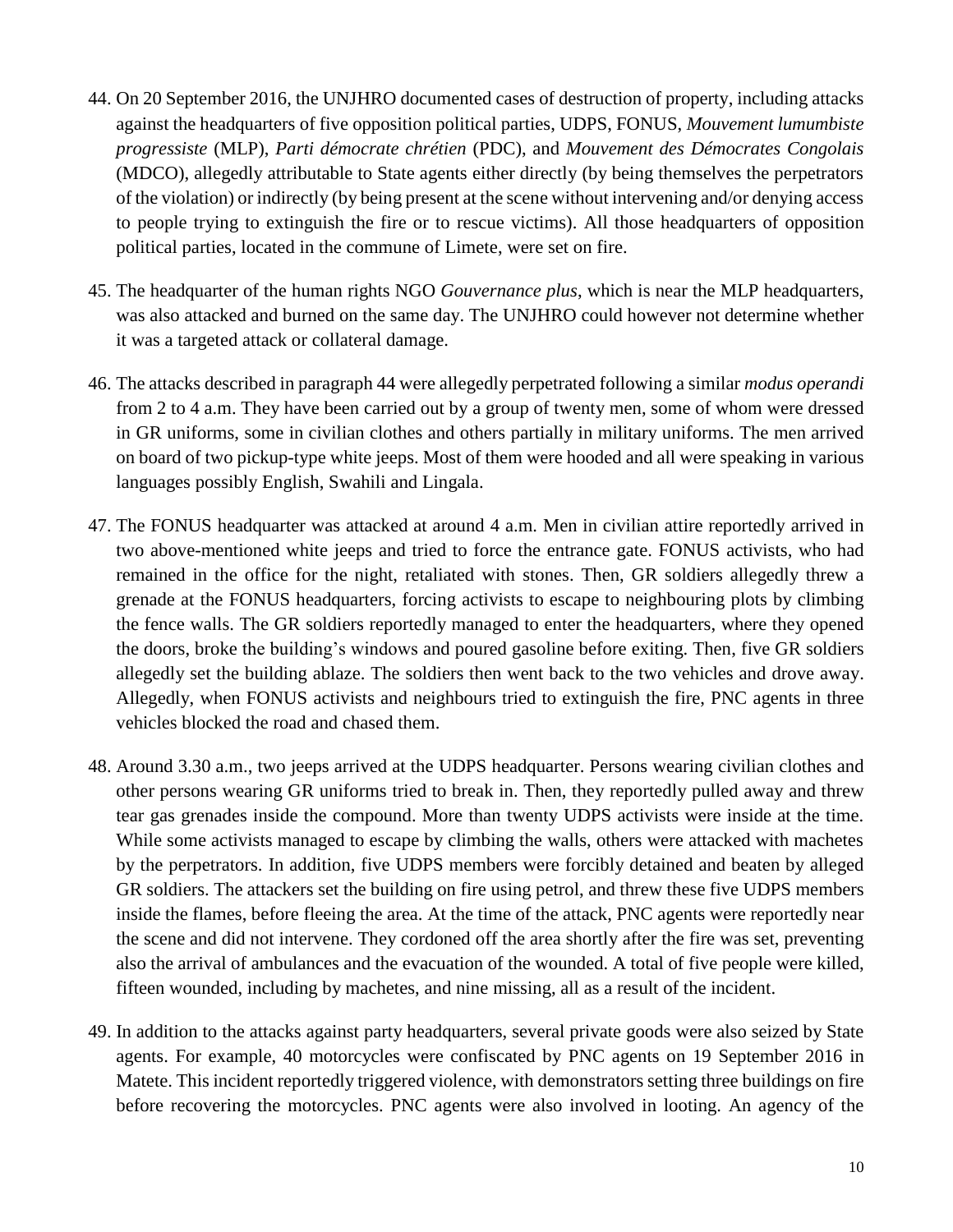*Banque internationale pour l'Afrique au Congo* (BIAC) was looted by PNC agents, including a PNC major who was subsequently arrested for those acts.

50. Finally, cases of extortion were reported. On 20 September 2016, an unknown number of people were arbitrarily arrested by PNC agents in the areas of Mokali, Pascal and Kimbanseke, and taken to the commune of Ndjili, where policemen allegedly demanded payment of 100,000 Congolese Francs per person for their release.

*vi. Victims' profiles*

51. As a result of excessive and disproportionate use of force by State agents as well as the violence used by demonstrators, victims come from different groups. They include opposition sympathisers, police agents as well as by-standers notably women and children. Additionally, international and national journalists and human rights defenders were targeted. Health workers and human rights defenders continued to be threatened for reporting on the events.

### **VI. Alleged perpetrators**

- 52. The majority of the documented human rights violations were perpetrated by PNC agents and FARDC and GR soldiers. Thus, at least 422 individuals were victims of human rights violations perpetrated by State agents. Information collected by the UNJHRO shows that PNC agents were responsible for the extrajudicial killings of at least 18 persons, including 16 shot dead, the wounding of at least 10 others, as well as the majority of the 299 unlawful and/or arbitrary arrests. FARDC soldiers are responsible for the death of at least eight individuals and for violations of the right to physical integrity of three others. Moreover, they were involved in the unlawful detention of the majority of those arrested in the Kokolo military camp. GR soldiers are responsible for at least 10 summary executions, including seven people burned, and three violations of the right to physical integrity.
- 53. Furthermore, in several documented cases, information collected shows that persons in civilian clothing acted jointly with defence and security forces, or with their acquiescence or complicity, to perpetrate human rights violations. This was for example the case during the attack against UDPS headquarter.
- 54. Reportedly, bodies of the deceased victims, as well as several wounded persons, were taken away by the authorities, often rapidly and sometimes by force and against the will of the victims' families. The UNJHRO got reports of military and police trucks retrieving corpses of demonstrators shot on 19 September in various communes of the city.
- 55. Finally, as of the morning of 19 September 2016, a National Operations Centre was used as a central command centre. This integrated cell was jointly managed by senior FARDC, PNC and ANR agents. On 19 September 2016, at around 9:30 am, it was reportedly this cell that decided to prohibit the event without informing the organisers. It also reportedly radioed orders to PNC agents, asking them to put an end to the demonstration and informing them of the imminent arrival of military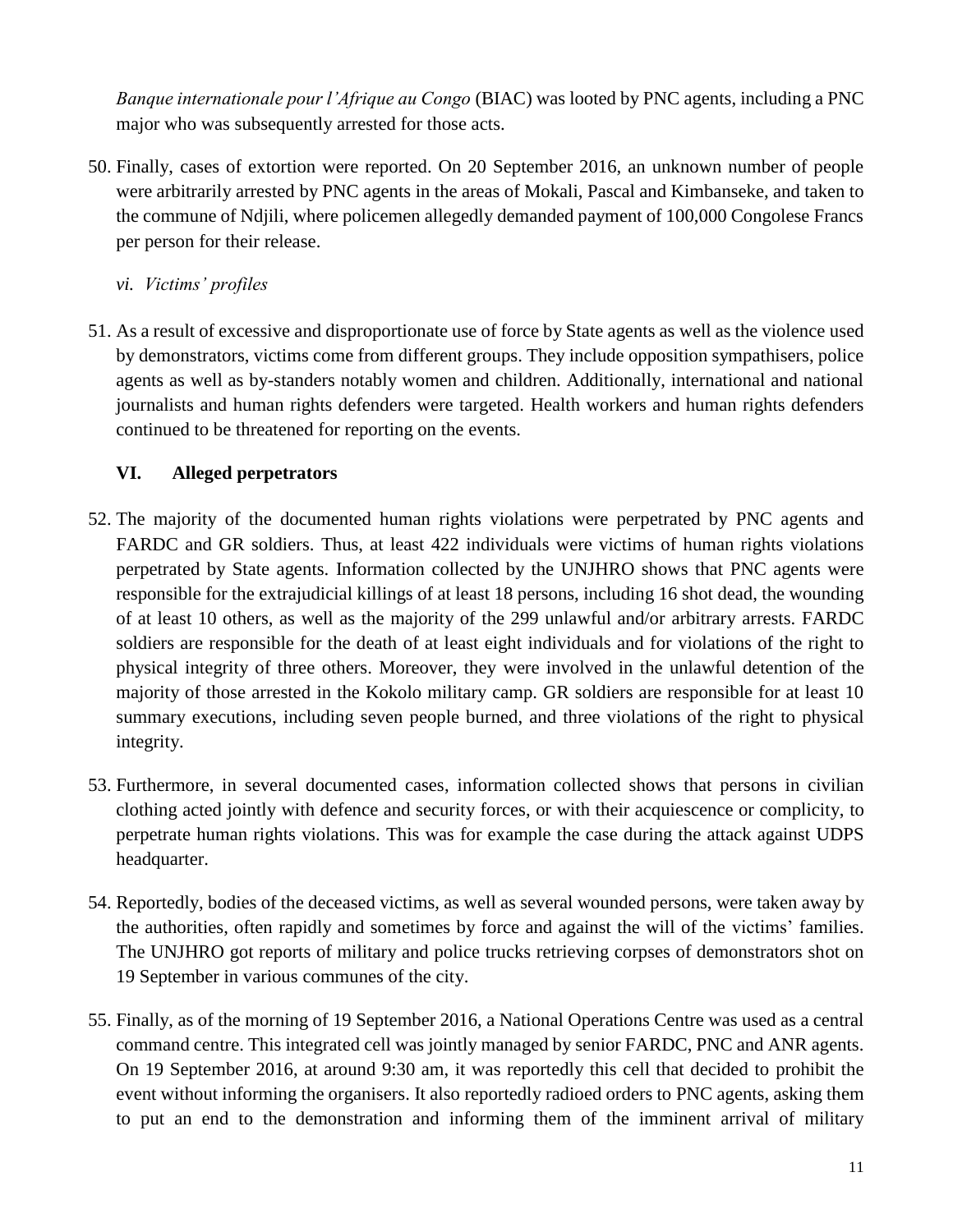reinforcements. The National Operations Centre reportedly authorized the use of force including fire arms against demonstrators. 13

## **VII. Violence by demonstrators**

- 56. The UNJHRO, during its investigation, was informed of many cases of violence by demonstrators. The killings of four PNC agents on 19 September were documented. One PNC agent was killed in the commune of Limete. Protesters reportedly beat him before burning him alive and grabbing his service weapon. Another one was beaten to death in front of Kisenso police station. Two others, including a woman police officer, were also beaten to death in commune of Kimbanseke. The DRC Government declared that four PNC agents were killed during the demonstrations.
- 57. Demonstrators also erected barricades, including by burning tires, during the day of 19 September 2016, reportedly. During clashes with defence and security forces, they allegedly threw stones and also destroyed and looted the headquarters of three political parties linked to the presidential majority, namely the PPRD, the *Alliance des travaillistes congolais pour le développement* (ATCD) and the *Convention nationale congolaise* (CNC).
- 58. Authorities reported that demonstrators were responsible for the destruction and looting of many public buildings and other facilities. According to information received by the UNJHRO, 28 police stations, substations and antennas as well as various tribunals<sup>14</sup> were sacked and burned by demonstrators. Also, 30 long rifles with ammunitions were stolen, three have been recovered so far.
- 59. Finally, on 27 September 2016, during the presentation of the report of the United Nations High Commissioner for Human Rights at the 33rd session of the Human Rights Council, the Minister of Justice and Human Rights of DRC referred in his statement to the gang rape of an eight-year old girl, as well as to cases of beheadings and emasculations perpetrated by demonstrators. Despite seeking information from police stations, hospitals and networks combatting sexual violence as well as exchanges with other partners, the UNJHRO was unable to verify these allegations.

#### **VIII. Actions undertaken by Congolese authorities**

60. As the events unfolded, the Government announced laying charges against the organisers of the demonstration, those involved in the violence and "the intellectual authors". The announcement also stated that the organisers would be prevented from traveling abroad, which is a restriction on the freedom of movement. On 22 September 2016, defence and security forces conducted a cordon and search operation around military camps Kokolo and Kabila aiming at retreating goods looted by Kulunas and State actors. In addition, 25 people, who were arrested during the demonstrations between 19 and 21 September 2016, were sentenced to prison terms ranging from one month to two years for conspiracy, rebellion, malicious destruction and/or arson.

 $\overline{a}$ <sup>13</sup> Witnesses reported that they heard the following order, given in Lingala via VHF radio: "They are determined, shoot!" <sup>14</sup> These include the *Tribunal de Grande Instance*, the *Tribunal de paix* and the *Tribunal pour Enfants* in Ndjili, as well as Prosecutor General's office in Matete and the bar association.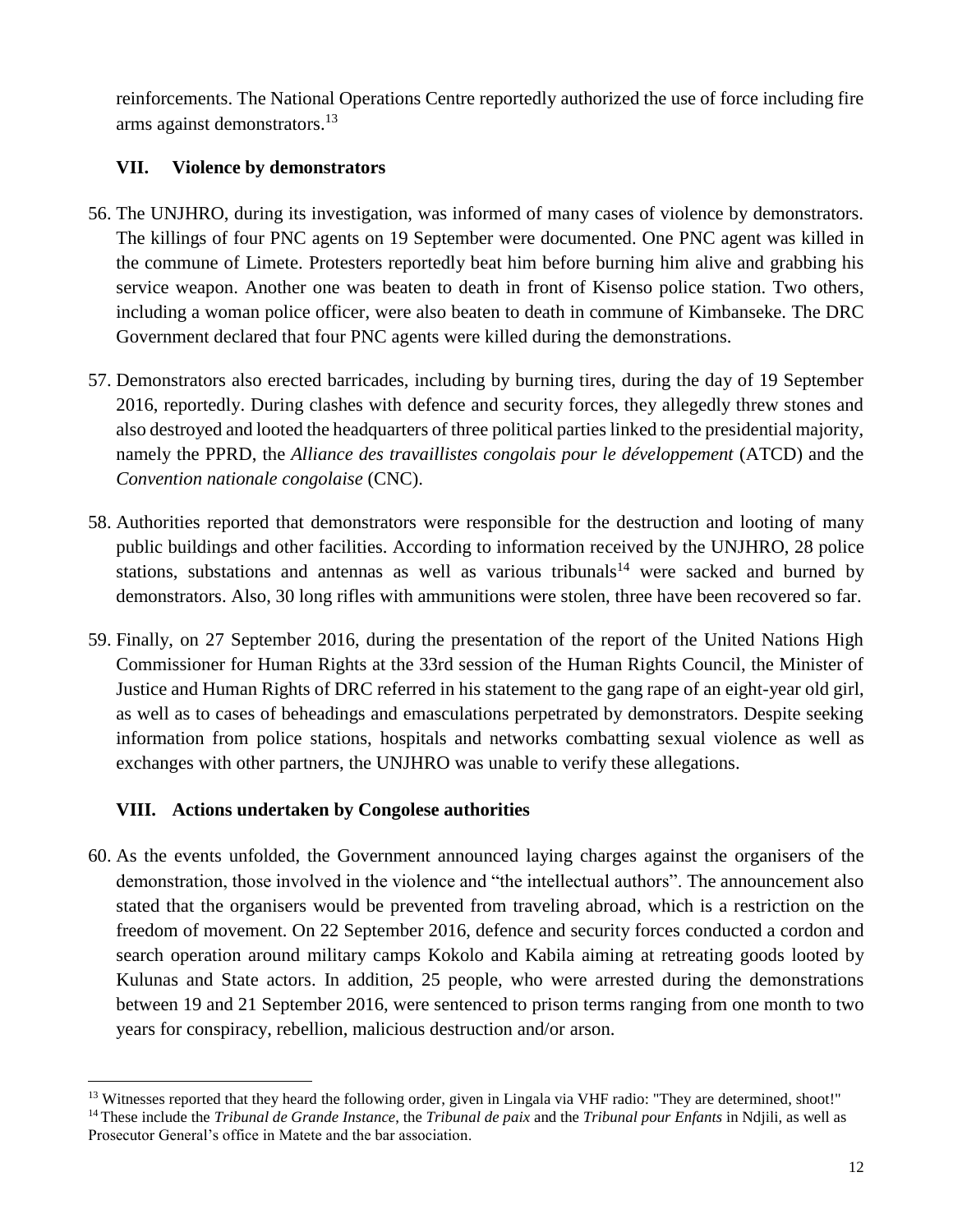- 61. On 21 September 2016, during a press conference, the President of the National Human Rights Commission announced the opening of an independent inquiry into the public demonstrations of 19 and 20 September in Kinshasa. The inquiry is mandated to collect information on cases of human rights violations documented during those events, and possibly, as part of the Commission's mandate, to file complaints on behalf of the victims.
- 62. Finally, on 22 September 2016, the Governor of Kinshasa decided to prohibit all public demonstrations until further notice. Therefore, a demonstration organised by the Presidential Majority the week after was banned to prevent further violence.

#### **IX. Conclusion and recommendations**

- 63. From 19 to 21 September 2016 in Kinshasa, the UNJHRO recorded serious human rights violations as a result of a disproportionate and excessive use of force, including lethal force, by the Congolese authorities in reaction to the demonstration organized by opposition members.
- 64. The UNJHRO has been able to verify that at least 53 persons were shot, burned, hacked with machetes, beaten or stoned, including at least 48 by the defence and security forces. In addition, at least 143 civilians were injured, including at least 75 by State agents, mainly PNC agents and FARDC and GR soldiers.
- 65. The UNJHRO also documented violence, criminal acts and destruction of property by the demonstrators including the killing of four police agents, which is contrary to principles of peaceful assembly and should be promptly, thoroughly, independently and impartially investigated and those responsible prosecuted in compliance with the DRC law.
- 66. At least 299 people, including members of political parties, journalists and human rights activists, were arrested by PNC agents and GR soldiers. As of 29 September 2016, the judicial authorities have convicted during *flagrante delicto* hearings 25 persons to prison sentences ranging from one month to two years for conspiracy, rebellion, malicious destruction and/or arson.
- 67. The headquarters of political parties, of one human rights NGO and other public and private properties were attacked by men affiliated with defence and security forces as well as by demonstrators.
- 68. The conclusions presented in this report only relate to the preliminary findings of the investigation by the UNJHRO. Given that a large number of allegations await verification, the information presented cannot be considered to be an exhaustive list of all human rights violations and abuses perpetrated during the Kinshasa events. Further, the UNJHRO regrets that its investigations and access to information were hindered by restrictions imposed by Congolese authorities, including access to ANR cells and to the FARDC Kokolo Camp.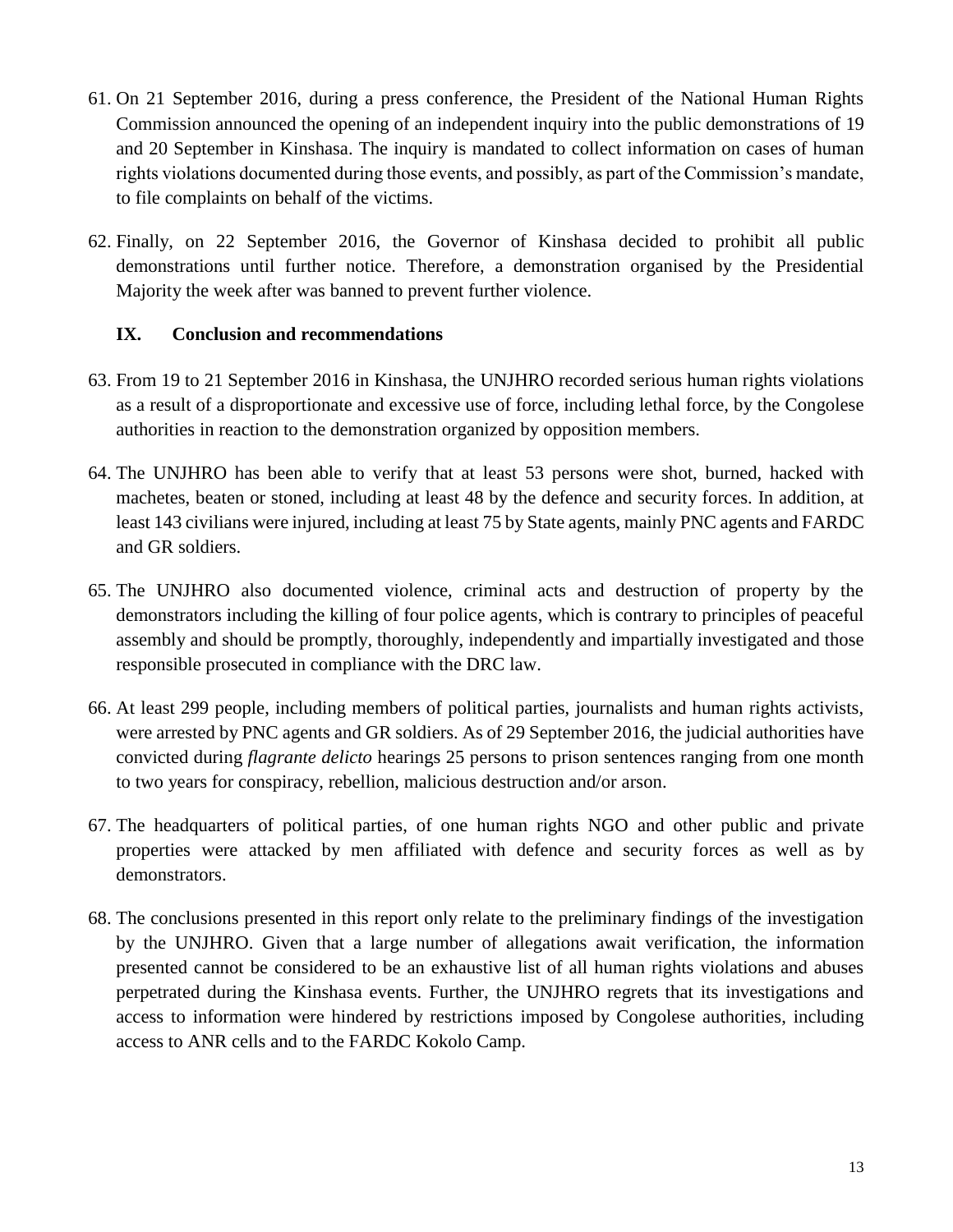69. In addition to the recommendations made in its previous reports<sup>15</sup>, the UNJHRO urges:

# *A. The Congolese authorities*

- to conduct prompt, independent, thorough, credible, transparent and impartial investigations into allegations of human rights violations committed by State agents and those affiliated with the State agents in the context of the crackdown on demonstrations in Kinshasa and the rest of the country between 19 and 21 September 2016; to bring those responsible to justice, irrespective of their rank or position;
- in addition, to adopt disciplinary measures against all State agents who abused their authority;
- to conduct prompt, independent, thorough, credible, transparent and impartial investigations, in accordance with international standards, to determine those responsible for the violence during demonstrations, and unconditionally release all those arbitrarily or unlawfully arrested or against whom no charge has been retained;
- to ensure the full exercise of the right to peaceful assembly and protest, in accordance with the DRC Constitution and international obligations; and to use all appropriate means to ensure that these rights can be exercised freely and securely, including by making sure that the safety of demonstrators is guaranteed;
- to equip PNC units with adequate material means to manage situations where they must maintain or re-establish public order, to remove lethal weapons and to authorise the use the force only as a last resort and in compliance with the principles of necessity, proportionality and legality, in accordance with international standards;
- to ensure the protection of the human rights and fundamental freedoms of all persons, such as political opponents, journalists, other civil society actors, women and children; and to ensure that any restrictions on those freedoms respect the principles of legality, necessity and proportionality;
- to prevent human rights violations from being committed at future events by providing training to defence and security forces on respecting human rights norms and standards, especially in relation to the use of force;
- for the Parliament to urgently adopt the draft law setting out measures to ensure the freedom to hold demonstrations including a prior notification system for demonstrations and ensure the law's full compliance with international standards;

 $\overline{a}$ <sup>15</sup> In particular, see Report of the United Nations Joint Human Rights Office on human rights and fundamental freedoms during the pre-electoral period in the Democratic Republic of Congo published on 9 November 2011; Report by the United Nations Joint Human Rights Office on the violations of human rights and fundamental freedoms committed during the electoral period in the DRC, as well as on the actions taken by Congolese authorities in response to these violations published on 11 December 2013; and Report of the United Nations Joint Human Rights Office on human rights and fundamental freedoms during the pre-electoral period in the DRC between 1 January and 30 September 2015 published on 8 December 2015.